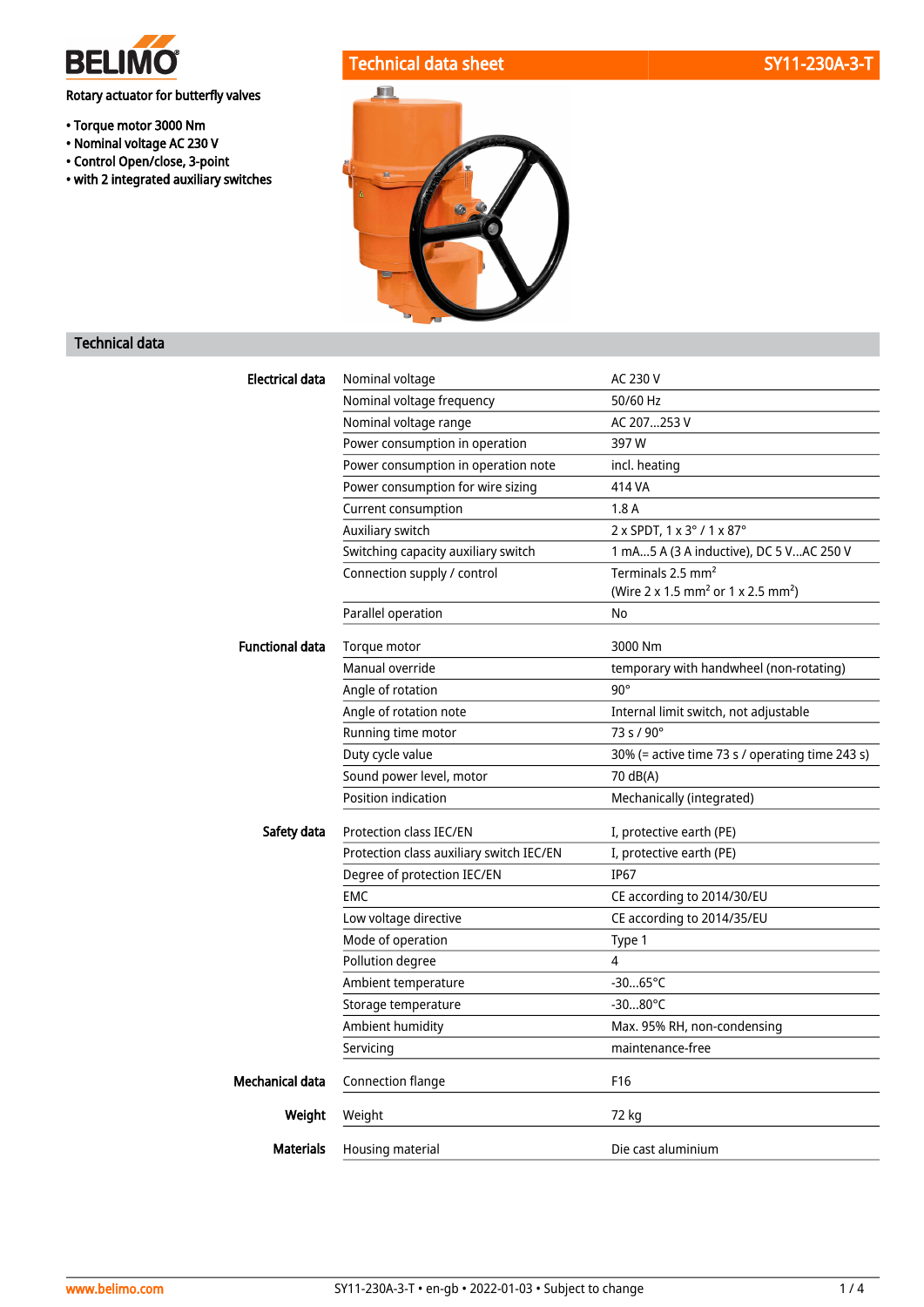

**Product featur** 

Technical data sheet SY11-230A-3-T

 $\bigwedge$ 

|                                    | systems and must not be used outside the specified field of application, especially in aircraft or<br>in any other airborne means of transport.<br>• Caution: Power supply voltage!<br>• Only authorised specialists may carry out installation. All applicable legal or institutional<br>installation regulations must be complied during installation.<br>• The device does not contain any parts that can be replaced or repaired by the user.<br>• The device contains electrical and electronic components and must not be disposed of as<br>household refuse. All locally valid regulations and requirements must be observed. |
|------------------------------------|--------------------------------------------------------------------------------------------------------------------------------------------------------------------------------------------------------------------------------------------------------------------------------------------------------------------------------------------------------------------------------------------------------------------------------------------------------------------------------------------------------------------------------------------------------------------------------------------------------------------------------------|
| es                                 |                                                                                                                                                                                                                                                                                                                                                                                                                                                                                                                                                                                                                                      |
| Fields of application              | The actuator is particularly suitable for utilisation in outdoor applications and is protected<br>against the following weather conditions:<br>- UV radiation<br>- Dirt / Dust<br>- Rain / Snow<br>- Air humidity                                                                                                                                                                                                                                                                                                                                                                                                                    |
| Simple direct mounting             | Simple direct mounting on the butterfly valve. The mounting orientation in relation to the<br>butterfly valve can be selected in 90° (angle) increments.                                                                                                                                                                                                                                                                                                                                                                                                                                                                             |
| <b>Manual override</b>             | The butterfly valve can be closed (turn clockwise) and opened (turn counterclockwise) with the<br>handwheel. The handwheel does not move while the motor is running. The butterfly valve<br>remains in its position as long as no voltage is applied.                                                                                                                                                                                                                                                                                                                                                                                |
| <b>Internal heating</b>            | An internal heater prevents condensation buildup.                                                                                                                                                                                                                                                                                                                                                                                                                                                                                                                                                                                    |
| <b>High functional reliability</b> | Mechanical end stops limit the actuator to -2° and 92°. The internal limit switches interrupt the<br>voltage supply to the motor. In addition, a motor thermostat provides overload protection and<br>interrupts the voltage supply if the actuator is used outside of the specified temperatures.                                                                                                                                                                                                                                                                                                                                   |
| Signalling                         | The integrated auxiliary switches are equipped with a gold/silver coating that permits                                                                                                                                                                                                                                                                                                                                                                                                                                                                                                                                               |

integration both in circuits with low currents (mA range) and in ones with larger-sized currents (A range) in accordance with the specifications in the data sheet. It should be noted with this application however that the contacts can no longer be used in the milliampere range after larger currents have been applied to them, even if this has taken place only once.

• This device has been designed for use in stationary heating, ventilation and air-conditioning

### Electrical installation



Caution: Power supply voltage!



H: Internal heating (no need to connect internal heating for indoor applications with constant temperature conditions) LS3: Auxiliary switch 100% (butterfly valve open) LS4: Auxiliary switch 0% (butterfly valve closed)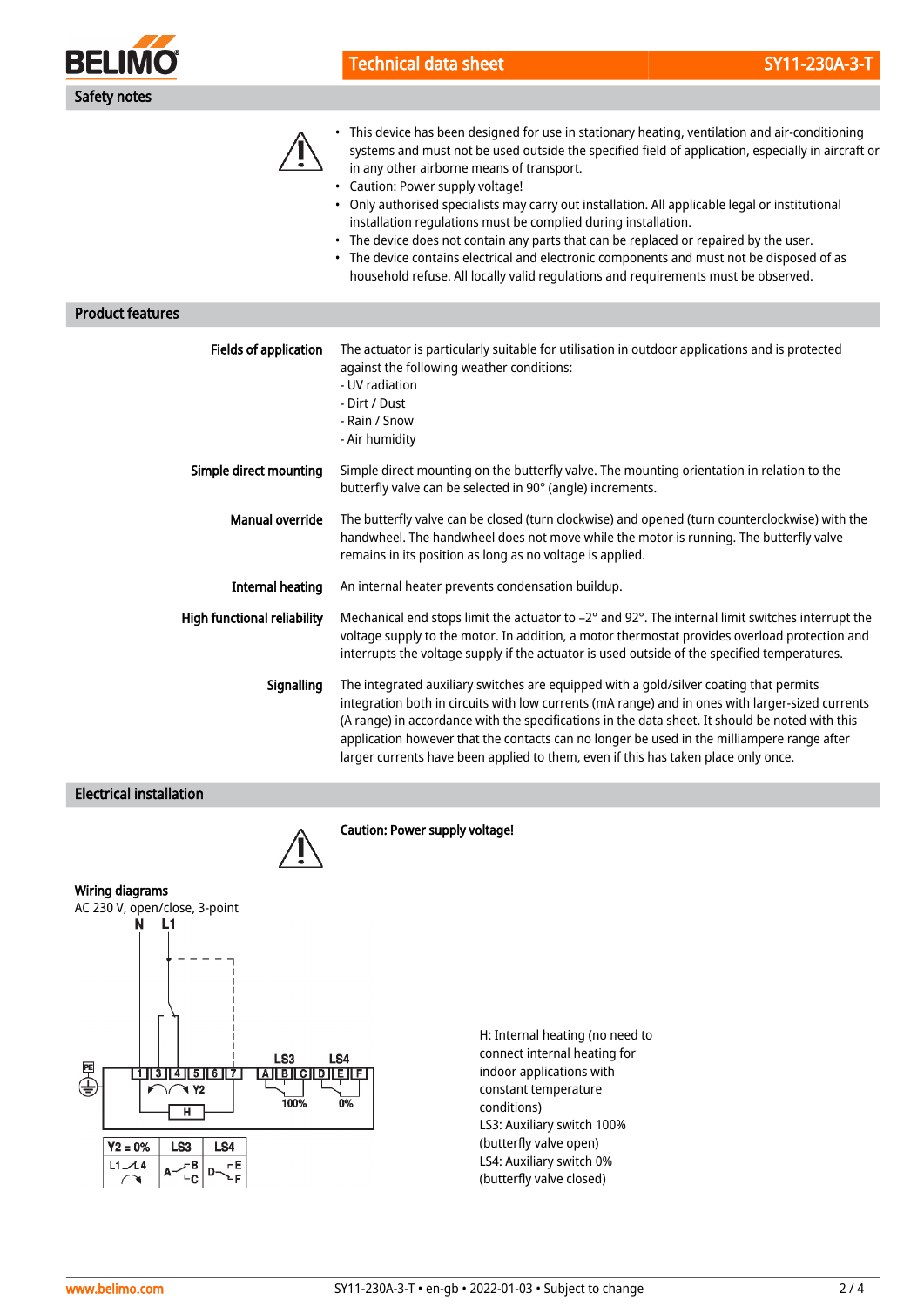



Limit switches TC1/TC2 and angle of rotation limitation are provided with sealing varnish and may not be adjusted.



The setting cams for limit and auxiliary switches can be accessed by removing the housing cover.

Optionally, auxiliary switches LS4 / LS3 can be connected for signalling.

Limit switches LS2 / LS1 interrupt the voltage to the motor and are controlled by setting cams TC.. .

The setting cams turn with the spindle. The butterfly valve closes when the spindle is turning clockwise (cw) and opens when the spindle is turning counterclockwise (ccw).



TC1/TC2 with sealing varnish: limit switches are secured against adjustment

### Settings of setting cams TC..

- TC4 for auxiliary switch position closed (factory setting 3°).
- TC3 for auxiliary switch position open (factory setting 87°).
- TC2 for limit switch closed (0°).
- TC1 for limit switch open (90°).

#### Adjusting setting cams

TC1: OPEN TC2: CLOSED TC3: Present position TC4: Desired position

- 1) Use a 2.5 mm Allen key to unscrew the corresponding setting cams TC..
	- 2) Turn the setting cam using the Allen key
	- 3) Set as shown in the illustration below
	- 4) Use the Allen key to tighten the corresponding setting cams



Mechanical angle-of-rotation limitation

The mechanical angle of rotation (3) is set at the factory to -2° and 92° and cannot be changed. The handwheel is rotated by means of a worm gear in a planetary gear unit. The gearing is stopped mechanically by means of two setscrews (3).



Relationship between mechanical angle of rotation limitation, limit and auxiliary switches



3: Angle of rotation limitation with sealing varnish: Must not be adjusted 4: Connection handwheel

1: Auxiliary switch adjustable TC3 / TC4 2: Limit switch fix adjusted TC1 / TC2 3: Mechanical angle of rotation fix adjusted